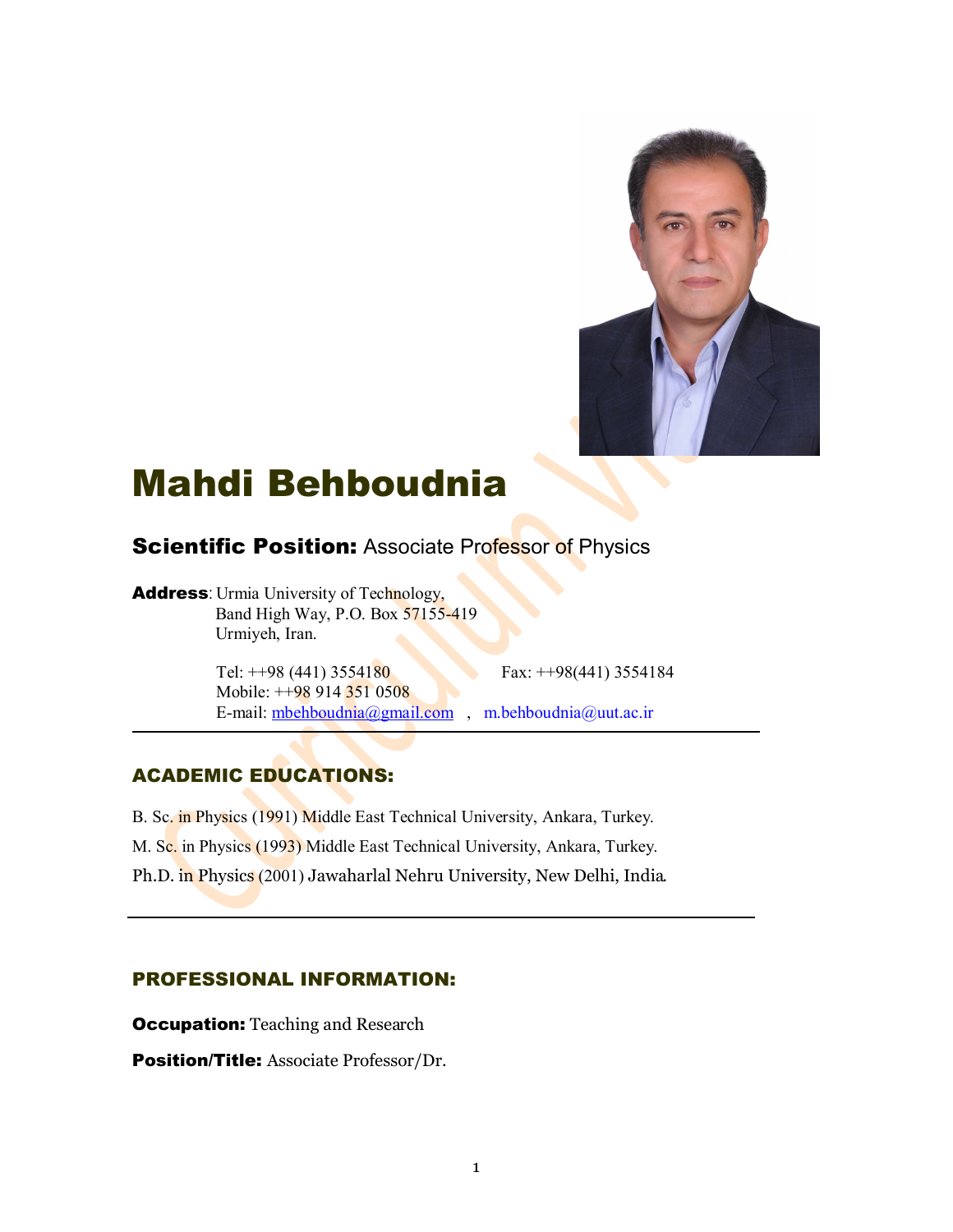**Affiliation:** Urmiyeh University of Technology, Urmia, west Azerbayjan, Islamic Republic of Iran.

Affiliation Web Site: http://www.uut.ac.ir/

**Specialization:** Solid State Physics, Physical Chemistry of solutions, Colloids, Reverse Micelles, Nano-particles and microemulsions.

**Instrumental familiarity:** Laser Light Scattering (Static and Dynamic), UV-VIS Spectrophotometer, TEM, SEM, EDAX and AFM

#### LECTURES:

**General Physics, Modern Physics, Optics, Laser and its Applications, Spectroscopy, Heat and Thermodynamics, Waves**

## POSITIONS AND RESPONSIBILITIES HELD:

- Dean of Department of physics, University of Mohaghegh Ardabili, 2000-2002.
- Assistant Dean of Faculty of Science, University of Mohaghegh Ardabili, 2002-2004.
- Dean of Faculty of Science, University of Mohaghegh Ardabili, 2004-2007.
- Dean of Department of Mechanical Engineering, Urmia University of Technology, 2009-2014
- Dean of Graduate Education office, Urmia University of Technology, 2014

## MEMBERSHIP IN SCIENTIFIC SOCIETIES:

- Member of Iranian Nanotechnology Society.
- Member of Iranian Society of Crystallography and Mineralogy.

#### RESEARCH INTERESTS:

Study and Synthesis of nano-structures, Solar Cells, Thin Films.

#### LIST OF PUBLICATIONS:

1. M. Behboudnia , F.N. Ecevit, R. Aydin , "Ultrasonic Study on Ternary Liquid sytems by laser - sound interaction" Lamp Series Report , (1994).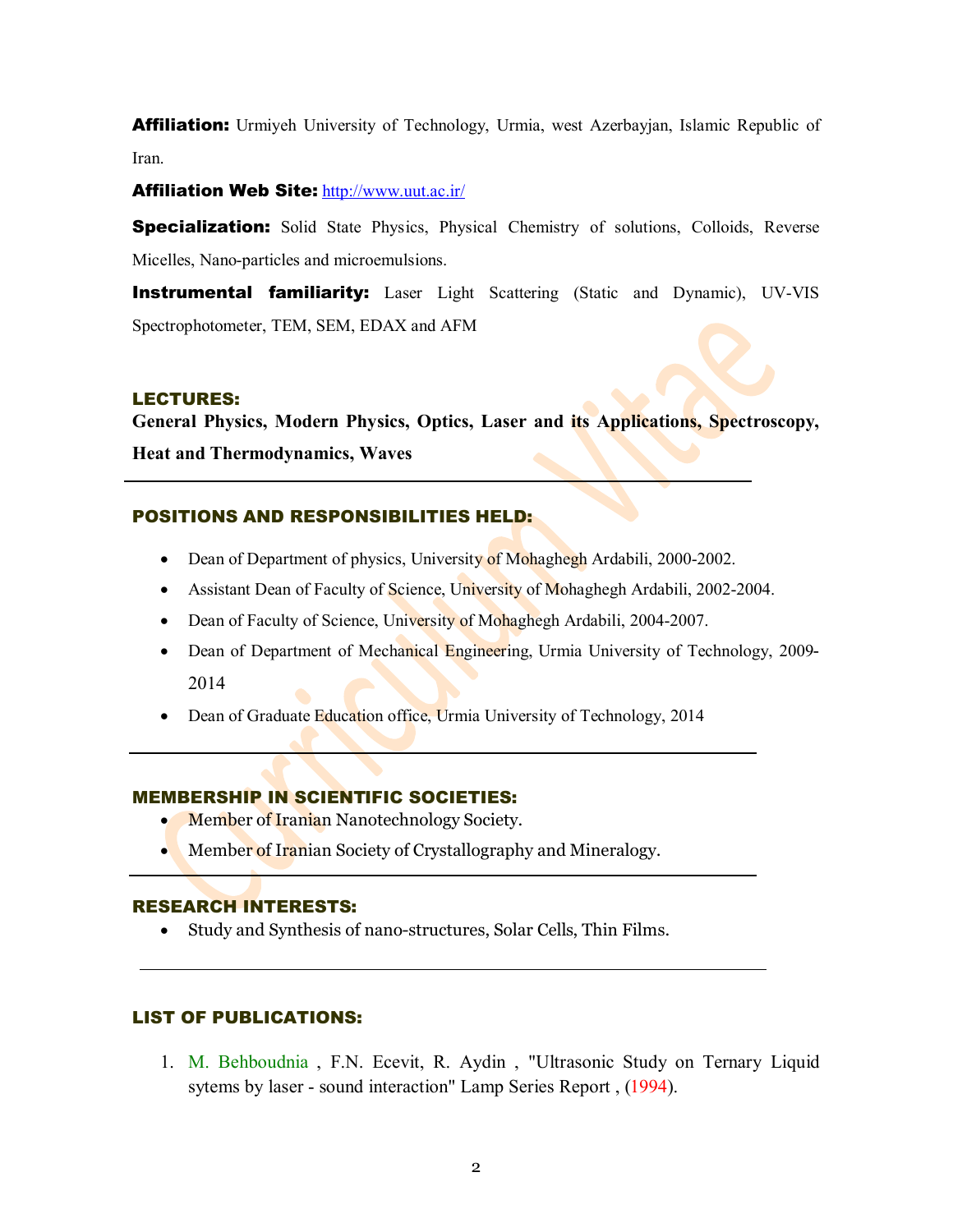- 2. M. Behboudnia , F.N. Ecevit, R. Aydin , "Measurement of Ultrasound velocity in some Ternary liquids Using Raman - Nath Diffraction " Tr. j. of physics 19 (1995)  $920 - 92$ .
- 3. H.B. Bohidar , M. Behboudnia " Characterization of reverse micelles by dynamic light scattering " Colloid and surfaces A 178 (2001) 313-323.
- 4. H.B. Bohidar, M. Behboudnia "Solubilization of gelatin by water AOT- Isooctane Reverse Micelles Studied by dynamic laser light scattering" European Polymer Journal 36 (2000) 2463.
- 5. M. Behboudnia, P. Sen, "Systematics in the nanoparticle band gap of Zns and Zn(1 x)M(x)S (M= Mn, Fe, Ni) for various dopant concentrations" Physical review B, 63, (2001) 35316.
- 6. M. Behboudnia, M.H. Majlesara, B. Khanbabaee, "Preparation of ZnS nanorods by ultrasonic waves" Materials Science and Engineering B, 122, (2005) 160-163 (
- **Science Direct TOP 25 Hottest Articles**). 7. M.H. Majlesara, M.K. Samani, M. Behboudnia "Numerical solution of phase conjugation by diffraction gratings in photorefractive crystals" Nonlinear Optics Applications, edited by Miroslaw A. Karpierz, Allan Dawson Boardman, George I. Stegeman, Proc. of SPIE Vol. 5949, 59490G, (2005)·
- 8. M. Behboudnia , B. Khanbabaee, " Conformational study of CdS nanoparticles by ultrasonic waves" Colloids and Surfaces A: Physicochem. Eng. Aspects 290 (2006) 229-232.
- 9. M. Behboudnia, B. Khanbabaee, "Investigation of nanocrystalline copper sulfide Cu7S4 fabricated by ultrasonic radiation technique" Journal of Crystal Growth 304 (2007) 158–162.
- 10. M. Behboudnia , Y. Azizianekalandaragh , "Synthesis and characterization of CdSe semiconductor nanoparticles by ultrasonic irradiation" Materials Science and Engineering B 138 (2007) 65–68 ( **Science Direct TOP 25 Hottest Articles**).
- 11. Y.A. Kalandaragh, M.B. Muradov, R.K. Memedov, M. Behboudnia, A. Khodayari, "Structural, compositional and optical characterization of water soluble CdS nanoparticles synthesized by ultrasonic irradiation" Optoelectronics and Advanced Materials, 2 (2008) 42-45.
- 12. M. Behboudnia, A. Habibi-Yangjeh, Y. Jafari-Tarzanag, A. Khodayari, "Preparation and characterization of monodispersed nanocrystalline ZnS in waterrich [EMIM]EtSO<sup>4</sup> ionic liquid using ultrasonic irradiation", Journal of Crystal Growth 310 (2008) 4544-4548.
- 13. M. Behboudnia, A. Habibi-Yangjeh, Y. Jafari-Tarzanag, A. Khodayari, "Facile and Room Temperature Preparation and Characterization of PbS Nanoparticles in Aqueous [EMIM][EtSO4] Ionic Liquid Using Ultrasonic Irradiation" Bull. Korean Chem. Soc. (2008), Vol. 29, No. 1 53-56.
- 14. M. Behboudnia, A. Habibi-Yangjeh, Y. Jafari-Tarzanag, A. Khodayari, "Template free preparation and characterization of CuS nanoparticles in aqueous solutions of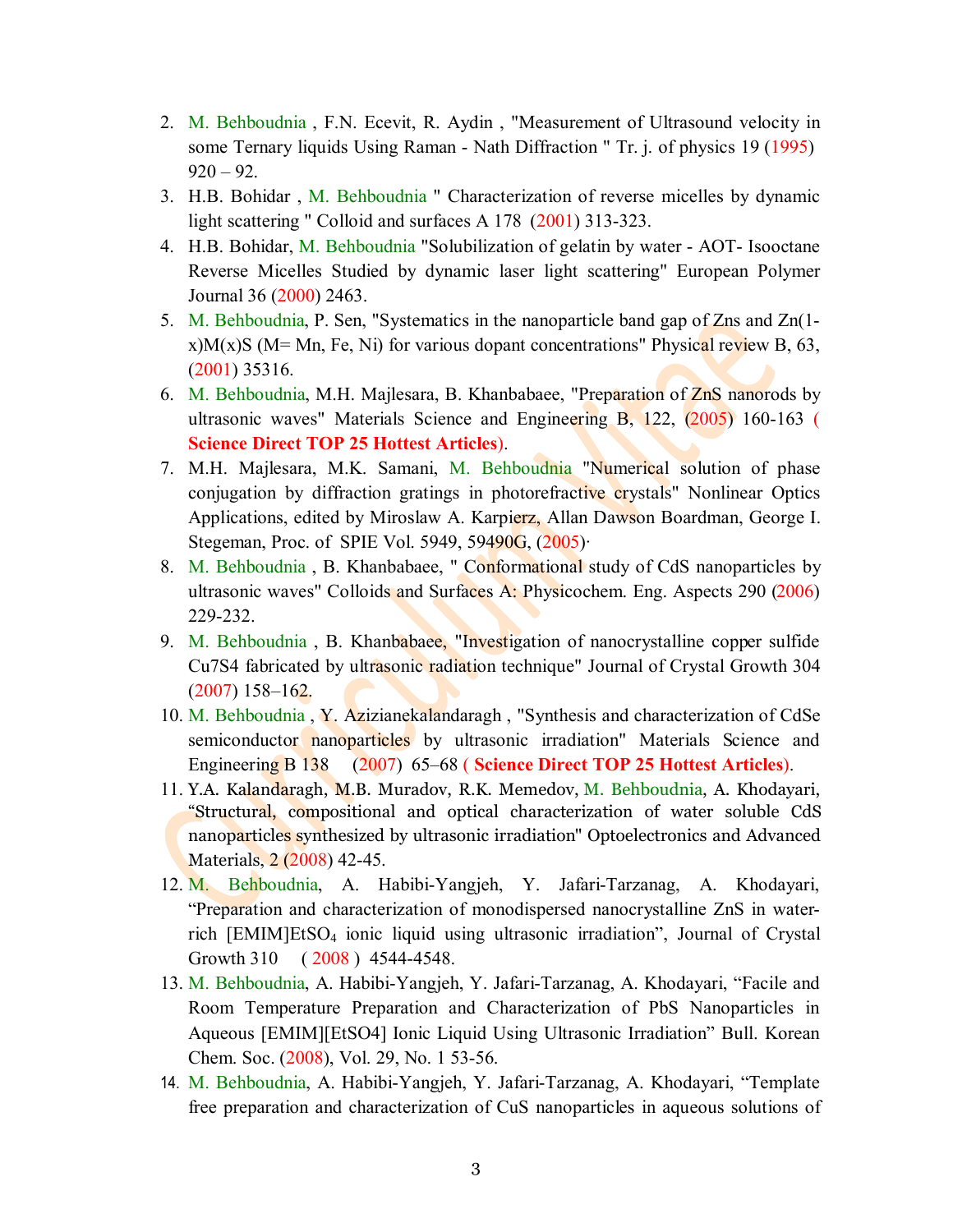[EMIM][EtSO4] as a low cost ionic liquid using ultrasonic irradiation" Journal of Optoelectronics and Advanced Materials, Vol. 11, No. 2, February (2009), 134 – 139.

- 15. V. Tagvaei, A. Habibi-Yangjeh, M. Behboudnia, "Preparation and characterization of  $SnO<sub>2</sub>$ nanoparticles in aqueous solution of [EMIM][EtSO4] as a low cost ionic liquid using ultrasonic irradiation" Powder Technology, 195 (2009) 63-67 ( **Science Direct TOP 25 Hottest Articles**).
- 16. M. Barzegar, A. Habibi-Yangjeh, M. Behboudnia, "Template-free preparation and characterization of nanocrystalline ZnO in aqueous solution of [EMIM][EtSO4] as a low-cost ionicliquid using ultrasonic irradiation and photocatalytic activity" Journal of Physics and Chemistry of Solids, 70 (2009) 1353-1358.
- 17. Yashar Azizian-Kalandarag, Ali Khodayari, M. Behboudnia, "Ultrasound-assisted synthesis of ZnO semiconductor nanostructures" Materials Science in Semiconductor Processing 12 (2009) 142-145 (**Science Direct TOP 25 Hottest Articles)**.
- 18. Vahide Taghvaei, Aziz Habibi-Yangjeh, Mahdi Behboudnia, "Hydrothermal and template-free preparation and characterization of nanocrystalline ZnS in presence of a low-cost ionic liquid and photocatalytic activity" Physica E: Low-dimensional systems and Nanostructures Vol. 42, Issue 7 ( 2010 ) 1973 -1978.
- 19. Vahide Taghvaei, Aziz Habibi-Yangjeh, M. Behboudnia, "Simple and low temperature preparation and characterization of CdS nanoparticles as high efficient photocatalyst in presence of a low-cost ionic liquid" J. Iran. Chem. Soc. Vol. 7, Suppl. July ( 2010 ), 175-186.
- 20. M. Barzegar, A. Habibi-Yangjeh, M. Behboudnia, "Ultrasonic-assisted preparation and characterization of CdS nanoparticles in the presence of a halide-free and low cost ionic liquid and photocatalytic activity" Journal of Physics and Chemistry of Solids, 71 (2010) 1393-1397.
- 21. S. Naghiloo, A. Habibi-Yangjeh, M. Behboudnia, "Adsorption and photocatalytic degradation of methylen blue on  $Zn_1$ <sub>x</sub>Cu<sub>x</sub>S nanoparticles prepared by a simple green method" Applied Surface Science, 257 (2011) 2361-2366.
- 22. A. Habibi-Yangjeh, V. Taghvaei, M. Behboudnia, "Preparation and characterization of cupper sulfide nanoparticles in presence of [EMIM][EtSO4] by a simple refluxing method" 14<sup>th</sup> Iranian Physical Chemistry Conference, (2011), 1773-1775.
- 23. Samira Naghilloo, Aziz Habibi-Yangjeh, Mahdi Behboudnia, "Simple ionic-liquid assisted method for preparation of  $Cd<sub>1-x</sub>Zn<sub>x</sub>S$  nanoparticles with improved photocatalytic activity" Int. J. Mater. Res. 12 (2012) 1522-1527

#### BOOKS AND TRANSLATIONS:

**Dynamic Light Scattering with Applications to Chemistry, Biology and Physics by: Bruce J. Bern and Robert Pecora Translated by: M. Behboudnia and Salomeh. Noori.**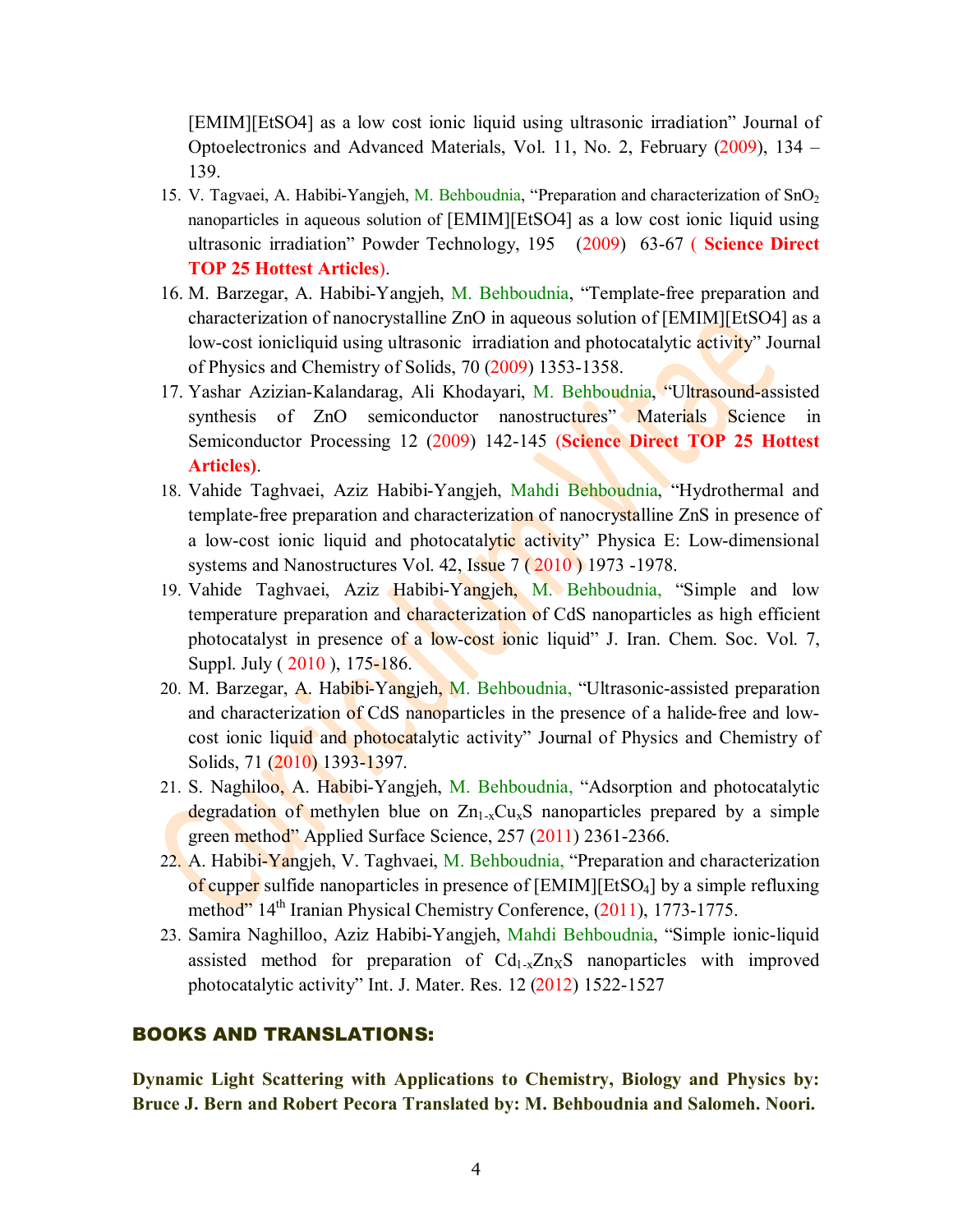## List of National standard Essay for Institute of Standards and Industrial Research of Iran (ISIRI) available at www.isiri.org

- 1- Optics and optical instruments- Ophthalmic optics- Marking of spectacle frames, ISIRI, National Standard No: 7229, 1<sup>st</sup> edition Jul. 2004.
- 2- Ophthalmic optics- Spectacle lenses- Fundamental requirements uncut finished lenses, ISIRI, National Standard No: 7230, 1<sup>st</sup> edition Jul. 2004.
- 3- Ophthalmic optics- Bar code specifications, ISIRI, National Standard No: 7228, 1<sup>st</sup> edition Jul. 2004.
- 4- Test Sieves and test sieving- Vocabulary, ISIRI, National Standard No: 8199-1, 1<sup>st</sup> edition Oct. 2005.
- 5- Test Sieves- Technical Requirements and testing part 1: Test sieves of metal wire cloth, ISIRI 5002-1,  $1<sup>st</sup>$  edition Oct. 2005.
- 6- Test Sieving- Part 1: Methods using test sieves of woven wire cloth and perforated metal plate, ISIRI, National Standard No: 8199-1, 1<sup>st</sup> edition Oct. 2005.
- 7- Industrial screens and screening- Vocabulary, ISIRI, National Standard No: 8200, 1<sup>st</sup> edition Oct. 2005.
- 8- Representation of results of particle size analysis- part 1: Graphical representation, ISIRI, National Standard No: 8201-1, 1<sup>st</sup> edition Oct. 2005.
- 9- Representation of results of particle size analysis- part 2: Calculation of Average particle size/diameters and moments from particle size distributions, ISIRI, National Standard No:  $8201-2$ ,  $1<sup>st</sup>$  edition Oct. 2005.
- 10- Representation of results of particle size analysis- part 4: Characterization of a classification process, ISIRI, National Standard No: 8201-4, 1<sup>st</sup> edition Oct. 2005.
- 11- Ophthalmic optics-Spectacle frames-Measuring system and terminology, ISIRI, National Standard No:  $8712$ ,  $1<sup>st</sup>$  edition.
- 12- Optics and optical instruments- Reference wavelengths, ISIRI, National Standard No:  $8713$ ,  $1<sup>st</sup>$  edition.
- 13- Optics and optical instruments- Foci meters, ISIRI, National Standard No: 8714, 1<sup>st</sup> edition.
- 14- Ophthalmic optics- Uncut finished spectacle lenses- Part 1: Specification for single vision and multi-focal lenses, ISIRI, National Standard No:  $8715-1$ ,  $1<sup>st</sup>$  edition.
- 15- Ophthalmic optics- Uncut finished spectacle lenses- Part 2: specifications for progressive power lenses, ISIRI, National Standard No:  $8715-2$ ,  $1<sup>st</sup>$  edition.
- 16- Ophthalmic optics- Uncut finished spectacle lenses- Part 3: Transmittance specifications and test methods, ISIRI, National Standard No:  $8715-3$ ,  $1<sup>st</sup>$  edition.